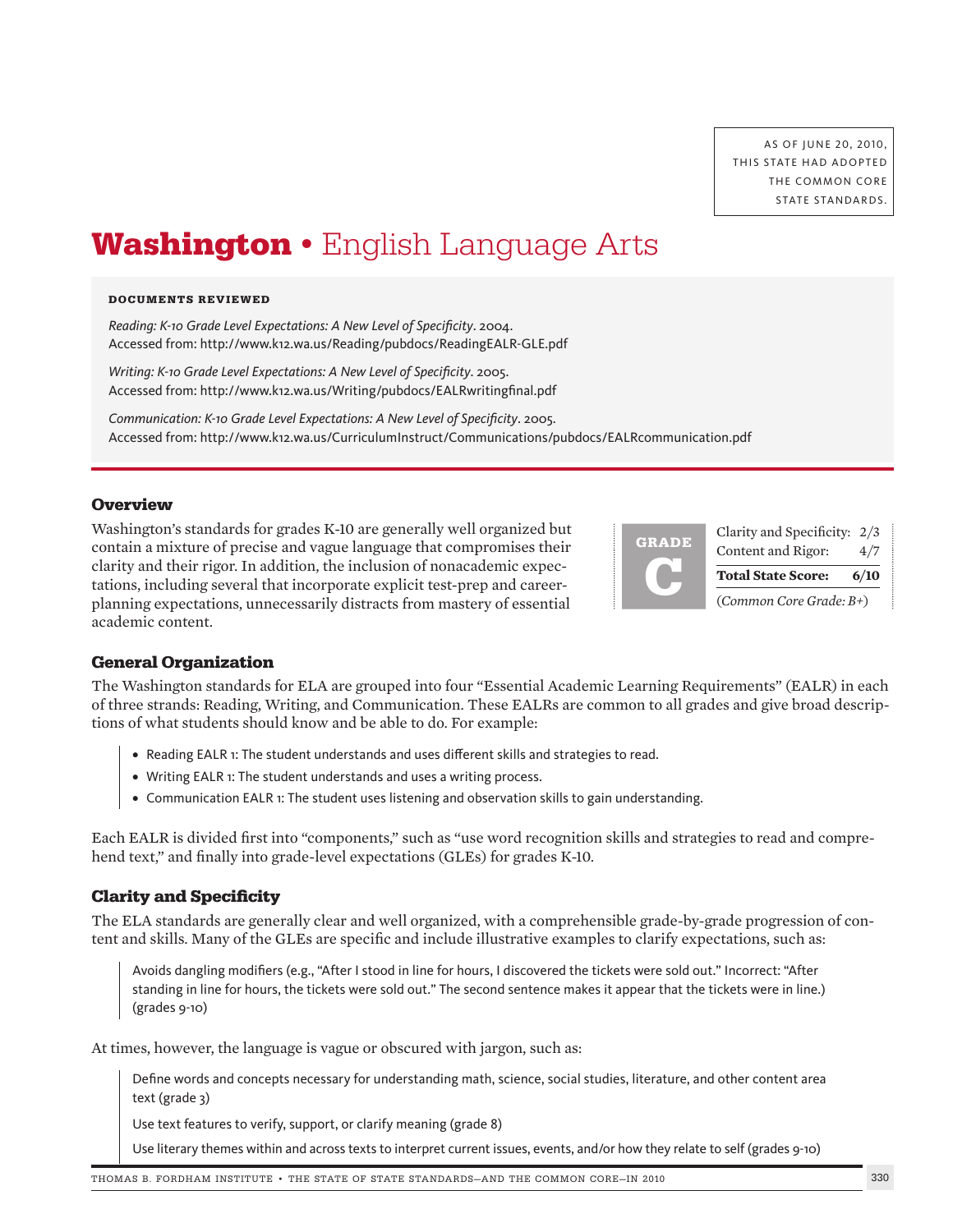In places, the state makes somewhat arbitrary distinctions, resulting in inordinately complicated standards laced with unnecessary detail. For example, it's not clear what's intended by distinguishing between "writes for different purposes" and "writes in a variety of forms/genres." While purpose and form are not the same, the GLEs don't make this distinction meaningful despite including roughly fifty specific GLEs per component.

Such general language does little to ensure that districts, schools, and teachers will have comparable levels of understanding and rigor. These shortcomings detract from the overall presentation, earning the standards two points out of three for Clarity and Specificity. (See *Common Grading Metric*, Appendix A.)

# **Content and Rigor**

# *Content Strengths*

The GLEs include a clear early-reading focus on phonics and phonemic awareness, including many standards that are detailed and specific, such as:

Segment and blend multi-syllabic words, including compound words (grade 1)

Add, delete, and/or substitute one phoneme for another in initial, medial, and final positions to make a new word (grade 1)

Segment and blend words orally containing three to five phonemes (grade 1)

Generate words that begin or end with the same sound or different sounds (grade 1)

Blend and segment onset and rime (grade 1)

The state emphasizes learning essential grammar content by including clear, rigorous, and detailed expectations for language conventions, including:

Uses who vs. whom correctly (grades 9-10)

Uses that vs. which and that vs. who correctly (grades 9-10)

Uses either… or and neither… nor correctly (grades 9-10)

Uses active voice except when passive voice is appropriate (e.g., active voice: "They saw it." vs. passive voice: "It was seen by them.") (grades 9-10)

Uses parallel construction in clauses.

- **•** parallel: The coach told the players they should get plenty of sleep, they should eat well, and they should do some warm-up exercises.
- **•** not parallel: The coach told the players they should get plenty of sleep, that they should eat well, and to do some warm up exercises (grades 9-10)

The vocabulary expectations are reasonably clear and emphasize the importance of content knowledge for vocabulary building, particularly in grades 9-10. For example:

Integrate new vocabulary from informational/expository text and literary/narrative text, including text from a variety of cultures and communities (e.g., salon as a historical reference to political gatherings as opposed to a beauty salon), into written and oral communication (grades 9-10)

Explain the meaning of content-specific vocabulary words (e.g., regeneration, isolationism, emancipation, polarized) (grades 9-10)

Transfer knowledge of vocabulary learned in content areas to comprehend other grade-level informational/expository text and literary/narrative text (e.g., the concept of parallel in mathematics to understand parallelism) (grades 9-10)

The expectations for writing are precise and thorough; they include illustrative examples to clarify intent, and they often helpfully mention mentor texts—grade-appropriate texts that demonstrate specific aspects of writing that students are learning—that can be used across grades. For example: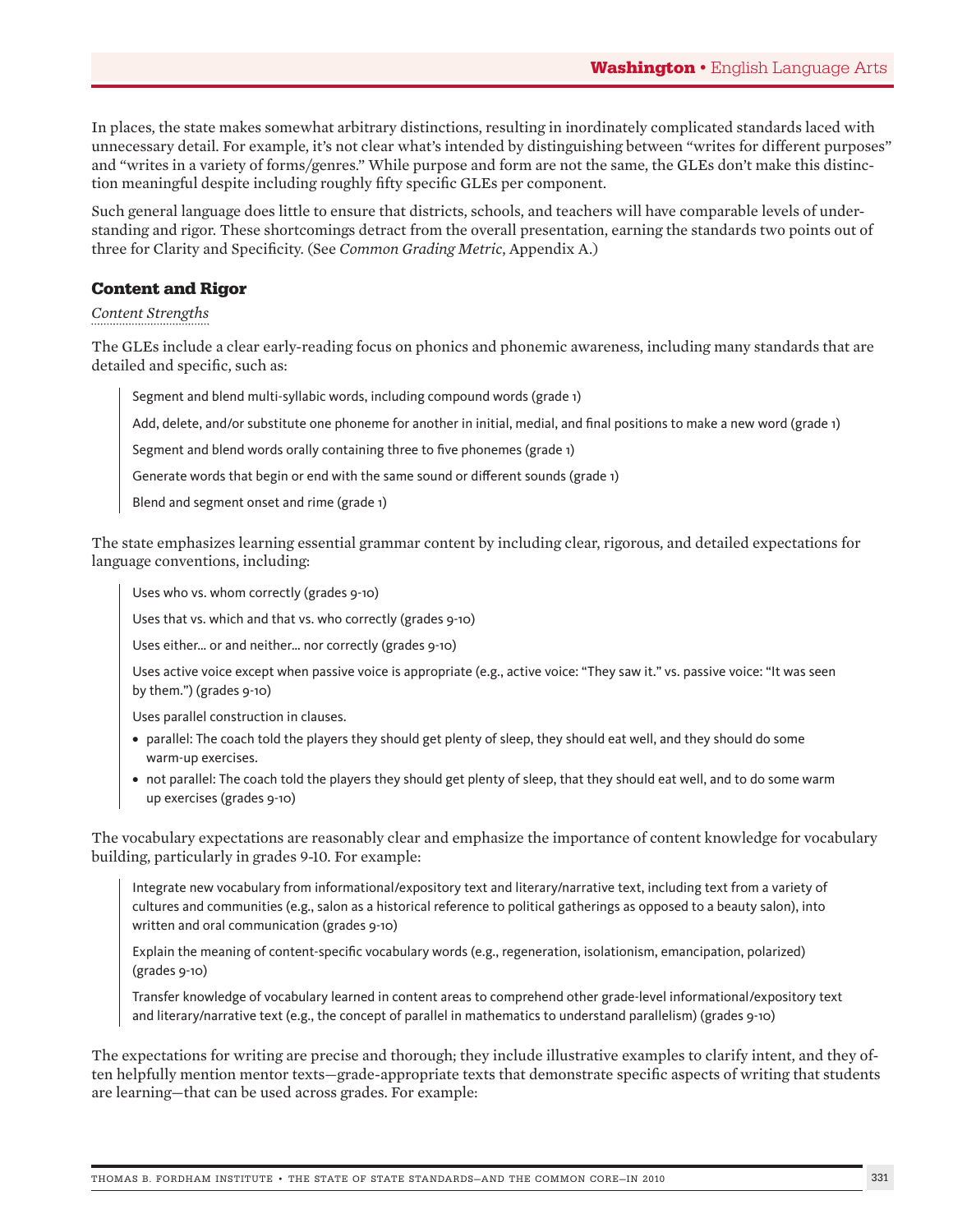Writes a story in pictures and in words following a pattern from literature (e.g., *Grandfather's Journey* by Allen Say or *The Hungry Caterpillar* by Eric Carle) (Kindergarten)

Uses a variety of transitional words and phrases to make connections between and within paragraphs.

- **•** chronological (e.g., next, after)
- **•** spatial (e.g., over, under, next to)
- **•** ordinal (e.g., first, second, third) (grade 4)

Composes an effective ending/conclusion that is more than a repetition of the introduction (e.g., response to a "so what" question, connection to bigger picture) (grade 8)

The standards include a document devoted to "communication" skills, which include general listening and speaking skills, oral presentations, group interactions, analysis of information in multimedia formats, and self-assessment. Many of these are addressed in detail, with helpful illustrative examples. For example:

Reaches a group decision through compromise, with teacher guidance for large group solutions (e.g., blending differing points of view to reach a compromise or choosing the quickest or best solution) (grade 4)

Uses techniques to enhance the message (e.g., irony and dialogue to achieve clarity, force, and aesthetic effect; technical language) (grades 9-10)

## *Content Weaknesses*

The GLEs focused on reading are a mixed bag. While they outline some clear expectations for reading literary and non-literary texts, many of the standards are vague and much of the critical content that students must learn to become proficient readers is simply absent. For example, many of the standards for recognizing and interpreting different genres are too vague to guide curriculum, assessment development, or instruction, Here's an example:

Compare/contrast how recurring themes are treated by diverse authors or in different genres (grades 9-10)

Such standards—found often—lack essential content- and genre-specific detail.

The standards do not refer to any specific works of literature, American or otherwise. For grades 9 and 10, they refer implicitly to American literature only by referring to events in U.S. history:

Examine the ways in which works of literature are related to the issues and themes of their historical periods (e.g., the Gold Rush, civil rights movement, post-World War II Europe) (grades 9-10)

Until grade 8, the GLEs do not address the quality and complexity of texts, and even then they vaguely reference reading "great literary works," with no criteria or book lists that would help teachers select sufficiently rigorous texts.

The GLEs for research are limited to gathering information; there are no clear expectations regarding the research process.

In addition, the GLEs include unnecessary standards that are focused on test prep rather than mastery of essential content. For example:

Select, from multiple choices, a prediction, inference, or assumption that could be made from the text (grade 8)

This elevates a test-taking skill and needlessly deflects attention from mastering critical content.

The standards also include an entire component devoted to "reading to perform a task" and another to "writes for career applications." While including a handful of standards focused on such nonacademic reading and writing can add value, the number of standards devoted to such nonacademic reading and writing disproportionately emphasizes less important content and skills.

Similarly, important communications and oral presentation content is buried deep among voluminous standards focused on less critical content, such as assessing your own and your peer's effectiveness in communication and "social interaction skills" (including cultural sensitivity, conflict resolution, etc.).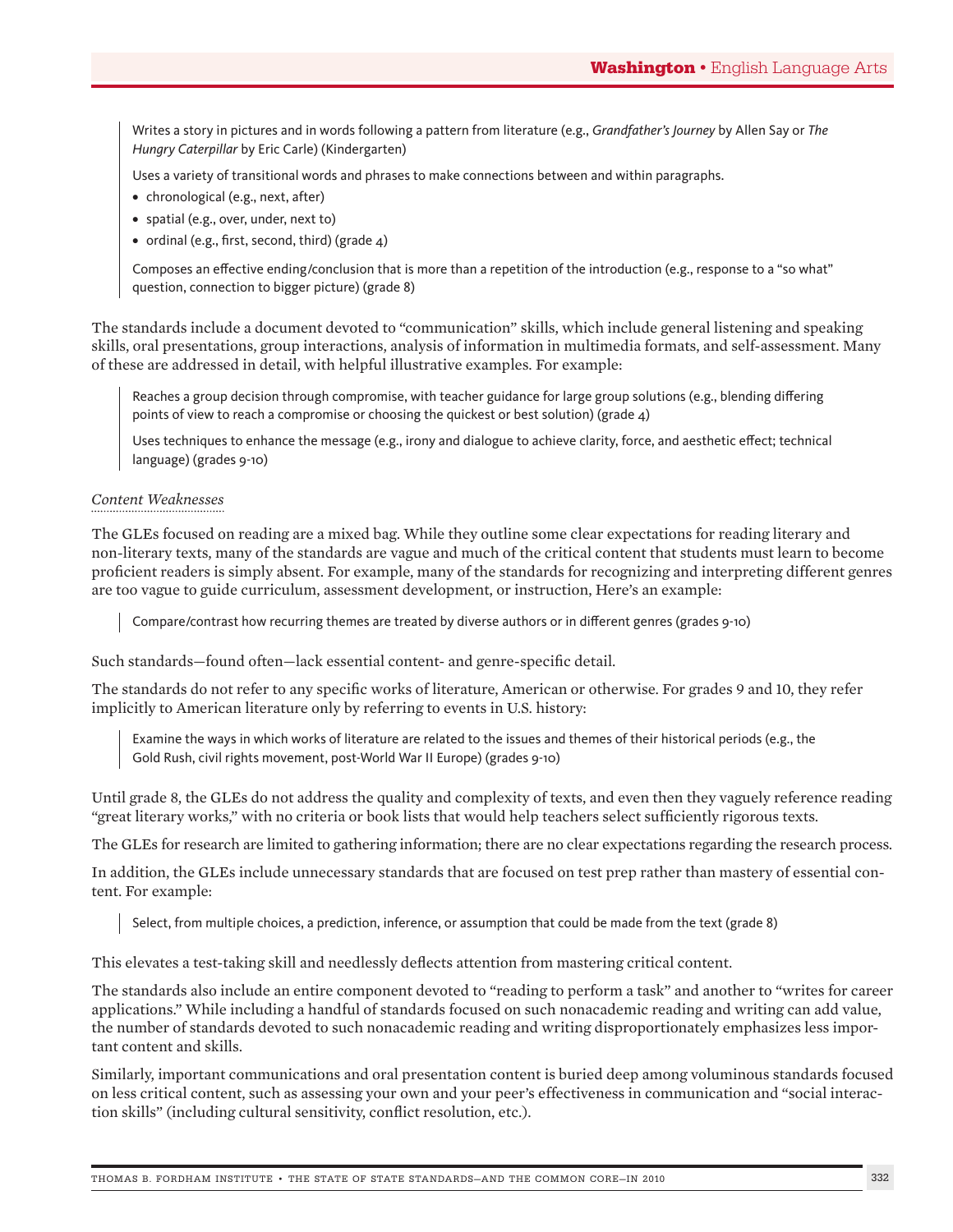Finally, because the Washington standards include GLEs only through grade 10, much important end-of-high-school content is entirely missing from the standards.

Taken together, these shortcomings lead to the loss of as much as 35 percent of the critical content, thus earning Washington's standards four points out of seven for Content and Rigor. (See *Common Grading Metric*, Appendix A.)

# **The Bottom Line**

With their grade of C, Washington's ELA standards are mediocre. Those developed by the Common Core State Standards Initiative earn a solid B-plus. The CCSS ELA standards are superior to what the Evergreen State has in place today.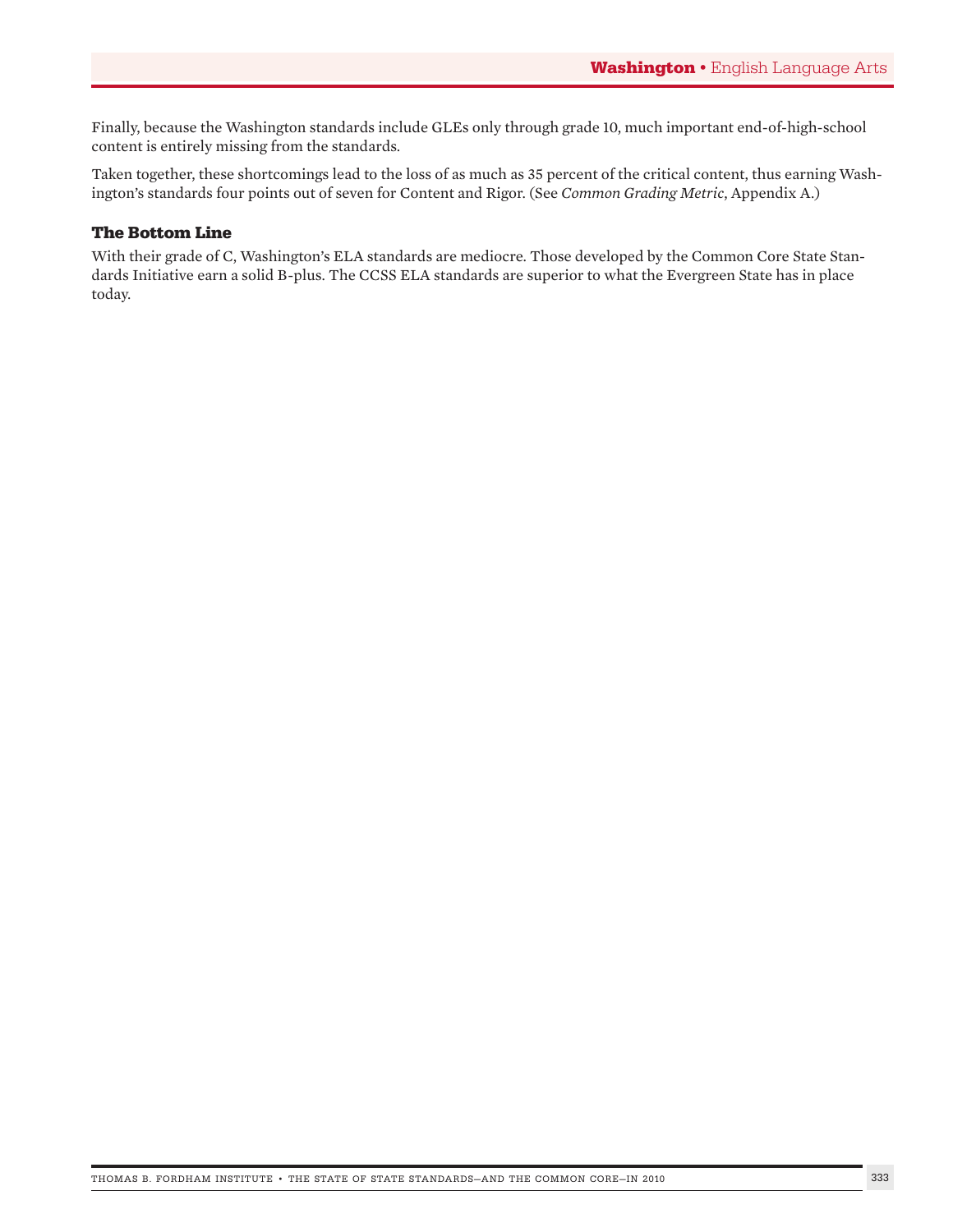AS OF JUNE 20, 2010, THIS STATE HAD ADOPTED THE COMMON CORE STATE STANDARDS.

# **Washington** • Mathematics

#### **DOCUMENTS REVIEWED**

*Washington State K-12 Mathematics Learning Standards.* July 2008. Accessed from: http://www.k12.wa.us/mathematics/Standards/K-12MathematicsStandards-July2008.pdf

## **Overview**

Washington's standards are easy to read and well organized. They come with extensive explanatory notes and examples. They cover nearly all the essential content with rigor and do an excellent job of limiting and prioritizing the content to be covered. In elementary school, arithmetic is both given priority and developed well. The high school content is generally strong, but a few STEM-ready topics are not included.



| <b>RADE</b> | Clarity and Specificity: 3/3<br>Content and Rigor: | 7/7 |  |
|-------------|----------------------------------------------------|-----|--|
|             | Total State Score: 10/10                           |     |  |
|             | (Common Core Grade: A-)                            |     |  |

## **General Organization**

Washington presents grade-specific standards—called "performance expectations"—for all grades, K-8. These standards are subdivided by three headings: Core Content, Additional Key Content, and Core Processes. The standards that are meant to be the top priority for a grade level are explicitly labeled with the Core Content heading. Finally, the state provides "Explanatory Comments and Examples" for most standards to help clarify intent.

The high school material is organized similarly, but presented by course.

# **Clarity and Specificity**

The standards are well presented and generally easy to read and understand. Most standards are straightforward and clear, for example:

Simplify fractions using common factor (grade 4)

Given two fractions with unlike denominators, rewrite the fractions with a common denominator (grade 5)

When standards are not clear, the explanatory comments and examples serve to clarify:

Identify rational and irrational numbers

 Students should know that rational numbers are numbers that can be represented as the ratio of two integers; that the decimal expansions of rational numbers have repeating patterns, or terminate; and that there are numbers that are not rational (grade 8)

In some cases, the examples are used to be more specific about content, such as with this standard:

Know, explain, and apply basic postulates and theorems about triangles and the special lines, line segments, and rays associated with a triangle (Geometry)

One of the examples is an important theorem:

Prove that the sum of the angles of a triangle is 180 degrees (Geometry)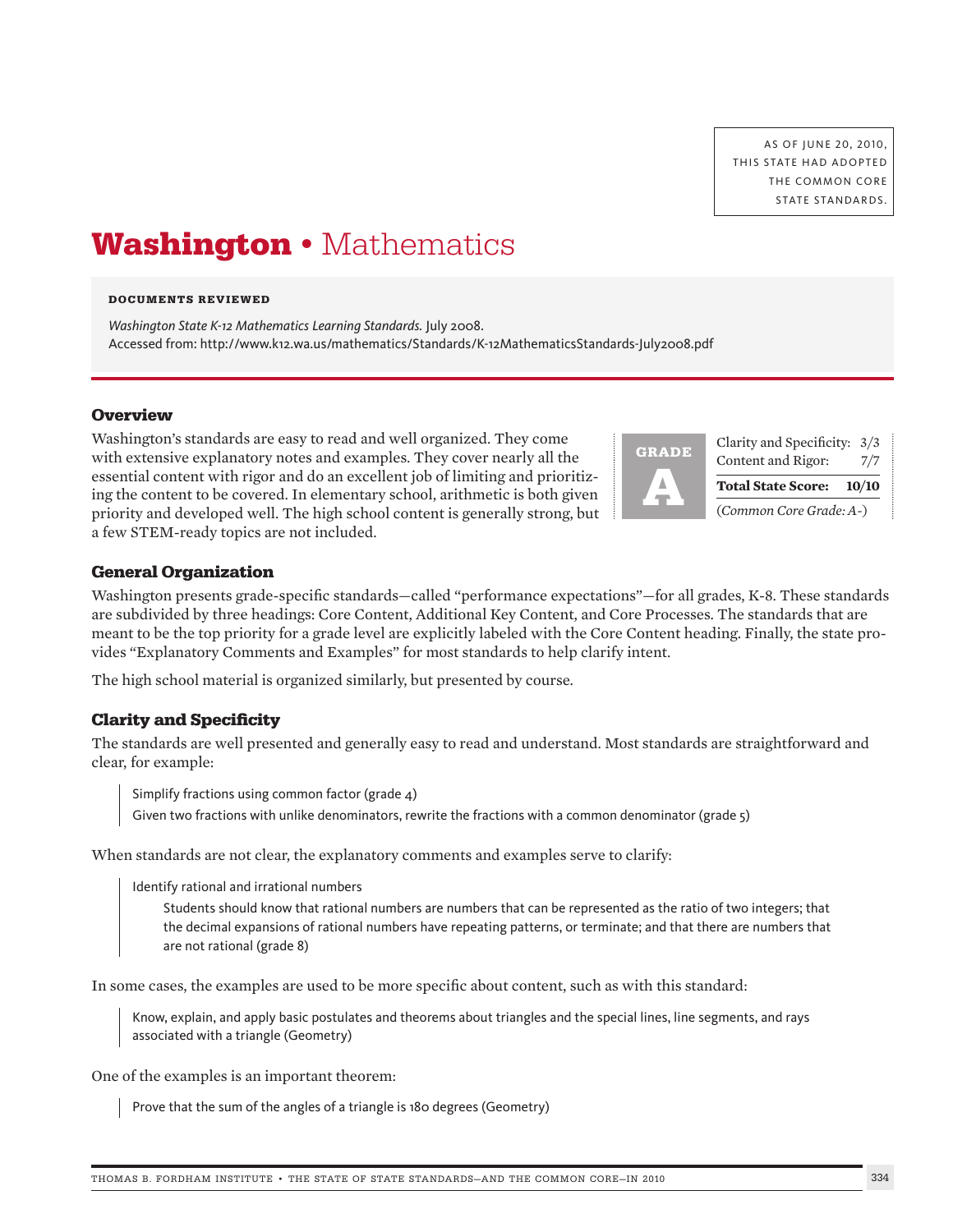Still, some standards are far too vague and general, such as:

Select and justify functions and equations to model and solve problems (Algebra I)

The explanatory comments and examples do serve to clarify this standard, but the examples are numerous and somewhat disparate, so the actual intent of the standard remains subject to interpretation.

The following comment appears with numerous problem-solving standards and appears to be more of an English language requirement than one for mathematics:

The intent of this expectation is for students to show their work, explain their thinking, and verify that the answer to the problem is reasonable in terms of the original context and the mathematics used to solve the problem. Verifications can include the use of numbers, words, pictures, physical objects, or equations.

Overall, Washington's standards are well presented and usually clear and specific. The use of examples to clarify intent is exemplary, and they receive a Clarity and Specificity score of three points out of three. (See *Common Grading Metric*, Appendix A.)

# **Content and Rigor**

## *Content Priorities*

Washington does an exemplary job of prioritizing critical content at each grade level. This is done via the core content headings, which are explicitly stated to be the "major mathematical focuses" for each grade.

Arithmetic is unambiguously and effectively prioritized in elementary school. For example, in fourth grade, the core content topics are: "Multi-digit Multiplication," "Fractions, Decimals, and Mixed Numbers," and "Concept of Area." Moreover, over half the standards are about arithmetic.

## *Content Strengths*

The essential content is well covered. The development of arithmetic is strong. Instant recall of the number facts is specified:

Quickly recall basic addition facts and related subtraction facts for sums through 20 (grade 2) Quickly recall multiplication facts through 10 X 10 and the related division facts (grade 4)

The capstone standards for whole-number arithmetic are equally clear:

Fluently and accurately add and subtract whole numbers using the standard regrouping algorithms (grade 3) Fluently and accurately multiply up to a three-digit number by one- and two-digit numbers using the standard multiplication algorithm (grade  $4$ )

Fluently and accurately divide up to a four-digit number by one- or two-digit divisors using the standard long-division algorithm (grade 5)

The development of arithmetic continues nicely through fractions.

In high school, linear equations are covered thoroughly with standards such as:

Write and graph an equation for a line given the slope and the y-intercept, the slope and a point on the line, or two points on the line, and translate between forms of linear equations (Algebra I)

Quadratics are also nicely developed with, for example, the following standard with its explanatory comment:

Solve problems that can be represented by quadratic functions, equations, and inequalities. In addition to solving area and velocity problems by factoring and applying the quadratic formula to the quadratic equation, students use the vertex form of the equation to solve problems about maximums, minimums, and symmetry (Algebra II)